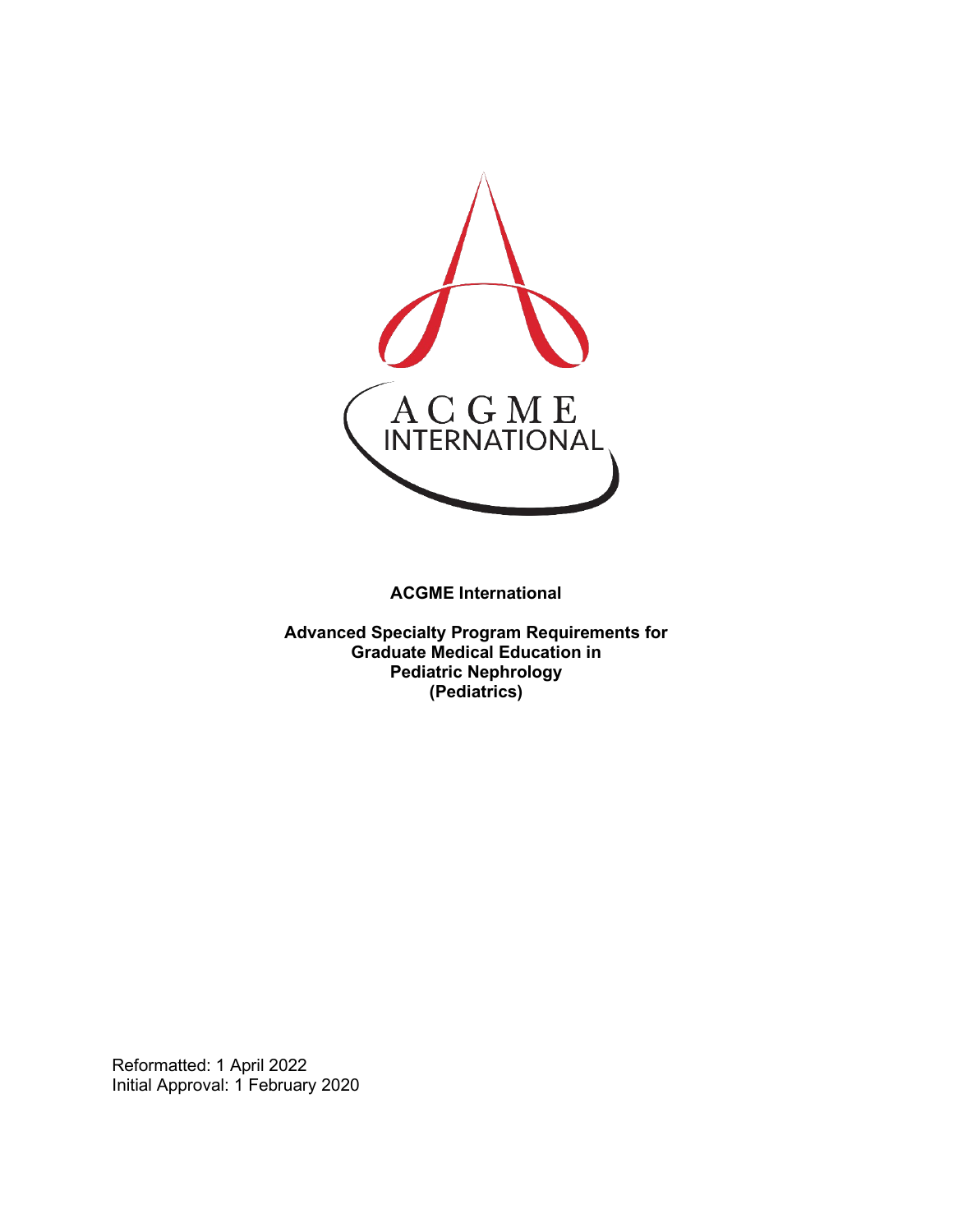#### **ACGME International Specialty Program Requirements for Graduate Medical Education in Pediatric Nephrology (Pediatrics)**

#### **Int. Introduction**

*Background and Intent: Programs must achieve and maintain Foundational Accreditation according to the ACGME-I Foundational Requirements prior to receiving Advanced Specialty Accreditation. The Advanced Specialty Requirements noted below complement the ACGME-I Foundational Requirements. For each section, the Advanced Specialty Requirements should be considered together with the Foundational Requirements.*

#### **Int. I. Definition and Scope of the Specialty**

Pediatric nephrology is the subspecialty that comprises provision of care to infants, children, and adolescents with disorders of the renal system. When providing care, pediatric nephrologists have the capability and experience to understand, diagnose, and manage renal diseases, fluids and electrolytes, and acid-base disorders.

#### **Int. II. Duration of Education**

Int. II.A. The educational program in pediatric nephrology must be 36 or 48 months in length.

#### **I. Institution**

## **I.A. Sponsoring Institution**

| I.A.1. | A fellowship in pediatric nephrology must function as an integral part of an |
|--------|------------------------------------------------------------------------------|
|        | ACGME-I-accredited residency in pediatrics.                                  |
|        |                                                                              |

- I.A.1.a) The pediatric nephrology program should be geographically proximate to the affiliated pediatrics residency program.
- I.A.2. The educational program in pediatric nephrology must not negatively affect the education of residents in the affiliated pediatrics residency program.

#### **I.B. Participating Sites**

See International Foundational Requirements, Section I.B.

#### **II. Program Personnel and Resources**

#### **II.A. Program Director**

II.A.1. The program director must demonstrate a record of ongoing involvement in scholarly activity.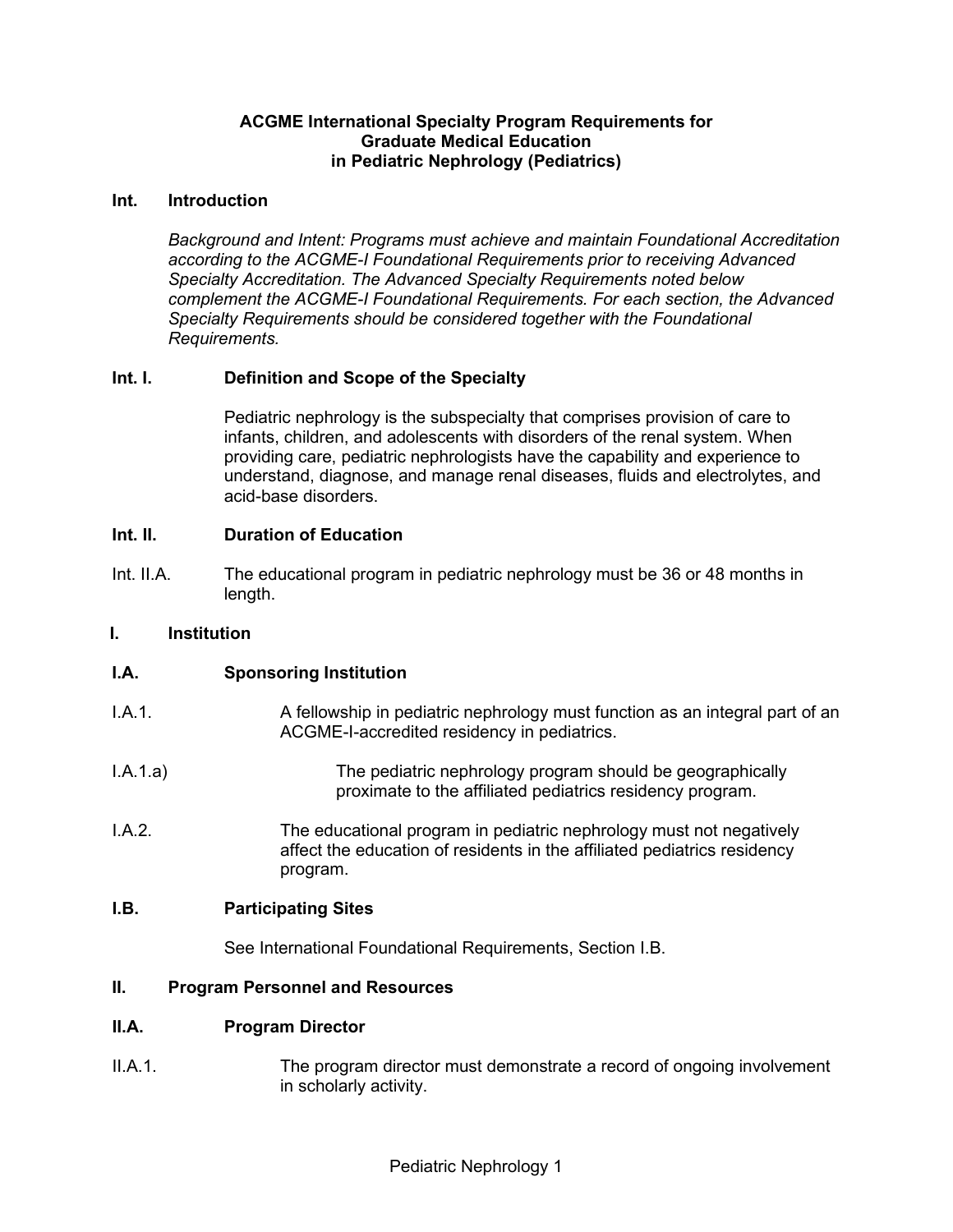| II.A.2.                 | The program director must demonstrate a record of mentoring or guiding<br>fellows in the acquisition of competence in the clinical, teaching, research,<br>quality improvement, and advocacy skills pertinent to the discipline.                                                                                                |
|-------------------------|---------------------------------------------------------------------------------------------------------------------------------------------------------------------------------------------------------------------------------------------------------------------------------------------------------------------------------|
| II.A.3.                 | The program director must ensure that each fellow:                                                                                                                                                                                                                                                                              |
| II.A.3.a)               | is provided with mentorship in development of the necessary<br>clinical, educational, scholarship, and administrative skills; and,                                                                                                                                                                                              |
| II.A.3.b)               | documents experience in procedures.                                                                                                                                                                                                                                                                                             |
| ILA.3.b)(1)             | The program director must ensure that such<br>documentation is available for review.                                                                                                                                                                                                                                            |
| II.A.4.                 | The program director must coordinate, with the program directors of the<br>pediatrics residency and other related subspecialty programs, the<br>incorporation of the ACGME-I Competencies into fellowship education to<br>foster consistent expectations for fellows' achievement and faculty<br>members' evaluation processes. |
| II.A.5.                 | Meetings with the program directors of the pediatrics residency and all<br>pediatric subspecialty programs should take place at least semiannually.                                                                                                                                                                             |
| II.A.5.a)               | There must be documentation of these meetings.                                                                                                                                                                                                                                                                                  |
| II.A.5.b)               | These meetings should address a departmental approach to<br>common educational issues and concerns that may include core<br>curriculum, the ACGME-I Competencies, and evaluation.                                                                                                                                               |
| II.A.6.                 | The fellowship program director must have the authority and responsibility<br>to set and adjust the clinical responsibilities and ensure that fellows have<br>appropriate clinical responsibilities and an appropriate patient load.                                                                                            |
| II.B.<br><b>Faculty</b> |                                                                                                                                                                                                                                                                                                                                 |
| II.B.1.                 | To ensure the quality of the educational and scholarly activity of the<br>program, and to provide adequate supervision of fellows, there must be at<br>least two faculty members, including the program director.                                                                                                               |
| II.B.2.                 | Faculty members must encourage and support fellows in scholarly<br>activities.                                                                                                                                                                                                                                                  |
| II.B.2.a)               | This must include mentoring fellows in the application of scientific<br>principles, epidemiology, biostatistics, and evidence-based<br>medicine to the clinical care of patients.                                                                                                                                               |
| II.B.2.b)               | Scholarly activities must be in basic science, clinical care,<br>education, health policy, health services, patient safety, or quality<br>improvement with implications for the field of pediatric nephrology.                                                                                                                  |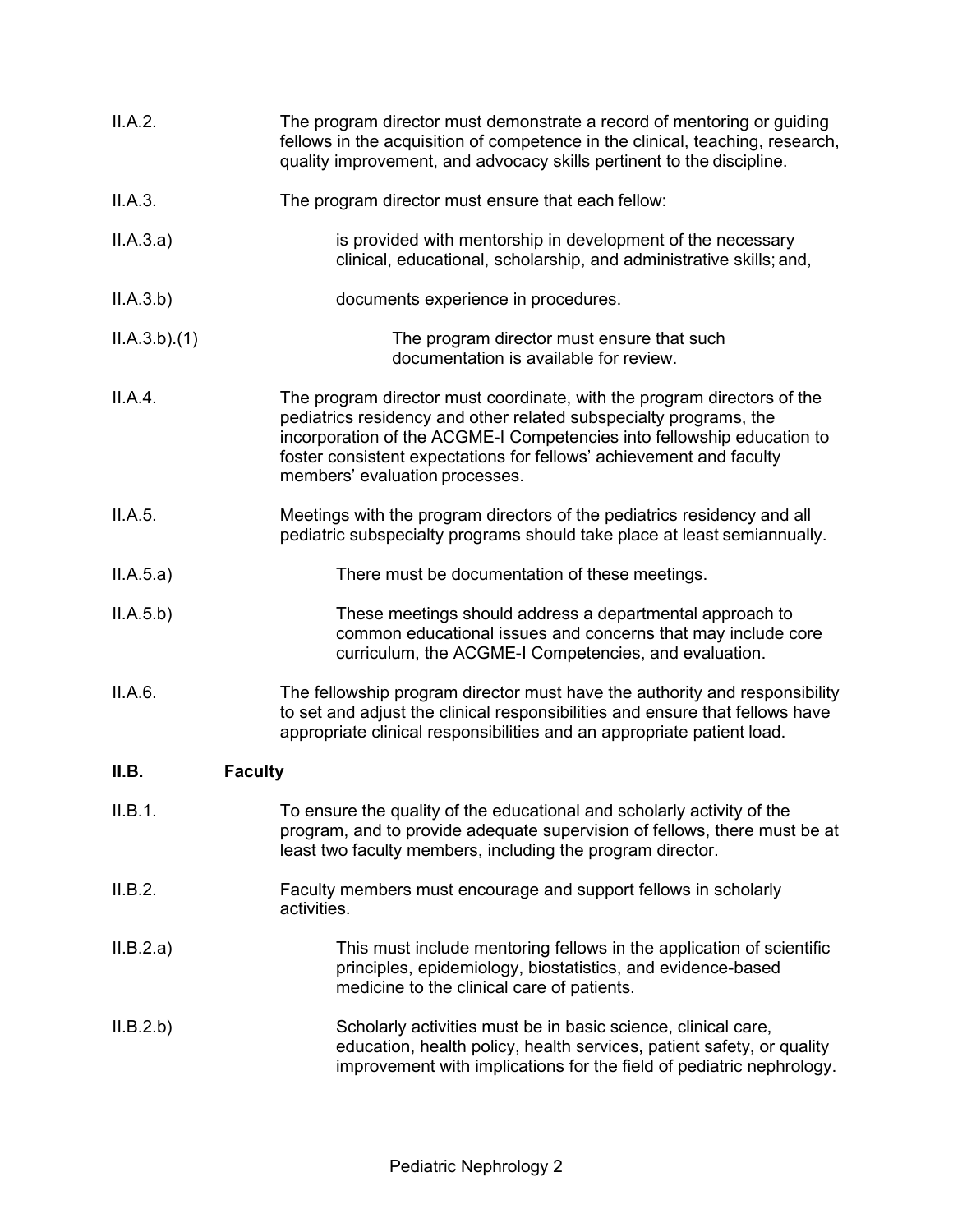- II.B.3. Qualified faculty members in the following pediatric subspecialties must be available for the education of fellows:
- II.B.3.a) adolescent medicine;
- II.B.3.b) developmental-behavioral pediatrics;
- II.B.3.c) neonatal-perinatal medicine;
- II.B.3.d) pediatric cardiology;
- II.B.3.e) pediatric critical care medicine;
- II.B.3.f) pediatric emergency medicine;
- II.B.3.g) pediatric endocrinology;
- II.B.3.h) pediatric gastroenterology;
- II.B.3.i) pediatric hematology-oncology;
- II.B.3.j) pediatric infectious disease;
- II.B.3.k) pediatric pulmonology; and,
- II.B.3.l) pediatric rheumatology.
- II.B.4. The faculty should also include the following specialists with substantial experience in treating pediatric problems:
- II.B.4.a) anesthesiologist(s);
- II.B.4.b) child and adolescent psychiatrist(s);
- II.B.4.c) child neurologist(s);
- II.B.4.d) medical geneticist(s);
- II.B.4.e) ophthalmologist(s);
- II.B.4.f) pathologist(s);
- II.B.4.g) pediatric surgeon(s);
- II.B.4.h) pediatric urologist(s);
- II.B.4.i) radiologist(s); and,
- II.B.4.j) transplant surgeon(s).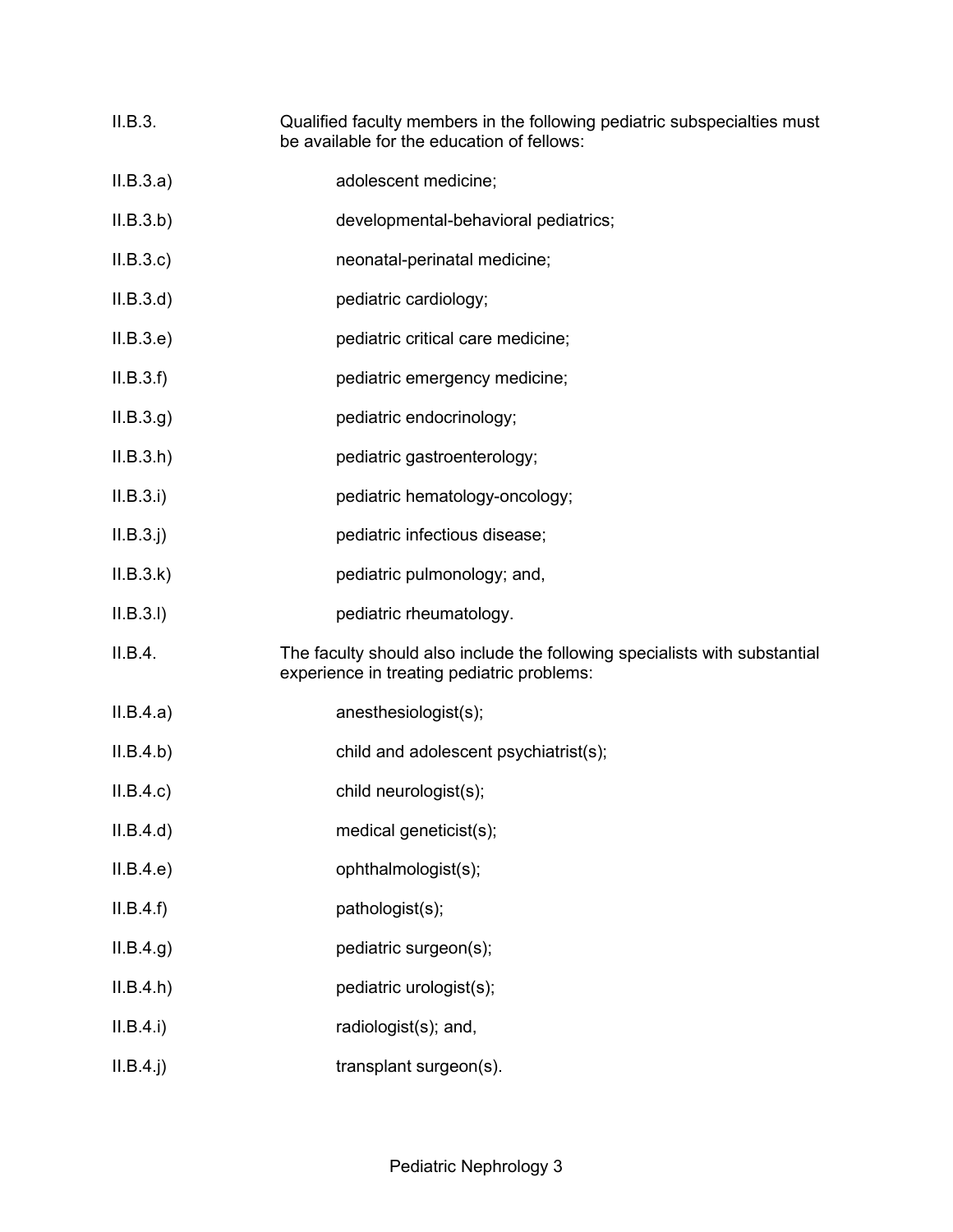| II.B.5. | Consultants should be available in adult nephrology for transition care of |
|---------|----------------------------------------------------------------------------|
|         | young adults.                                                              |

## **II.C. Other Program Personnel**

- II.C.1. To ensure multidisciplinary and interprofessional practice in pediatric nephrology, the following personnel with pediatric focus and experience should be available:
- II.C.1.a) child life therapist(s);
- II.C.1.b) dialysis support staff;
- II.C.1.c) dietitian(s);
- II.C.1.d) mental health professional(s)
- II.C.1.e) nurse(s);
- II.C.1.f) pharmacist(s);
- II.C.1.g) physical and occupational therapist(s);
- II.C.1.h) respiratory therapist(s);
- II.C.1.i) school and special education liaison(s);
- II.C.1.j) social worker(s); and,
- II.C.1.k) speech and language therapist(s).

#### **II.D. Resources**

- II.D.1. There must be facilities for renal replacement therapy, renal biopsy, and renal transplantation.
- II.D.2. Facilities and services, including comprehensive laboratory, pathology, and imaging services, must be available.
- II.D.3. The program must have access to laboratories to perform testing specific to pediatric nephrology.
- II.D.4. An adequate number and variety of pediatric nephrology patients ranging in age from newborn through young adulthood must be available to provide a broad experience for fellows.
- II.D.4.a) A sufficient number of patients must be available in inpatient and outpatient settings to meet the educational needs of the program.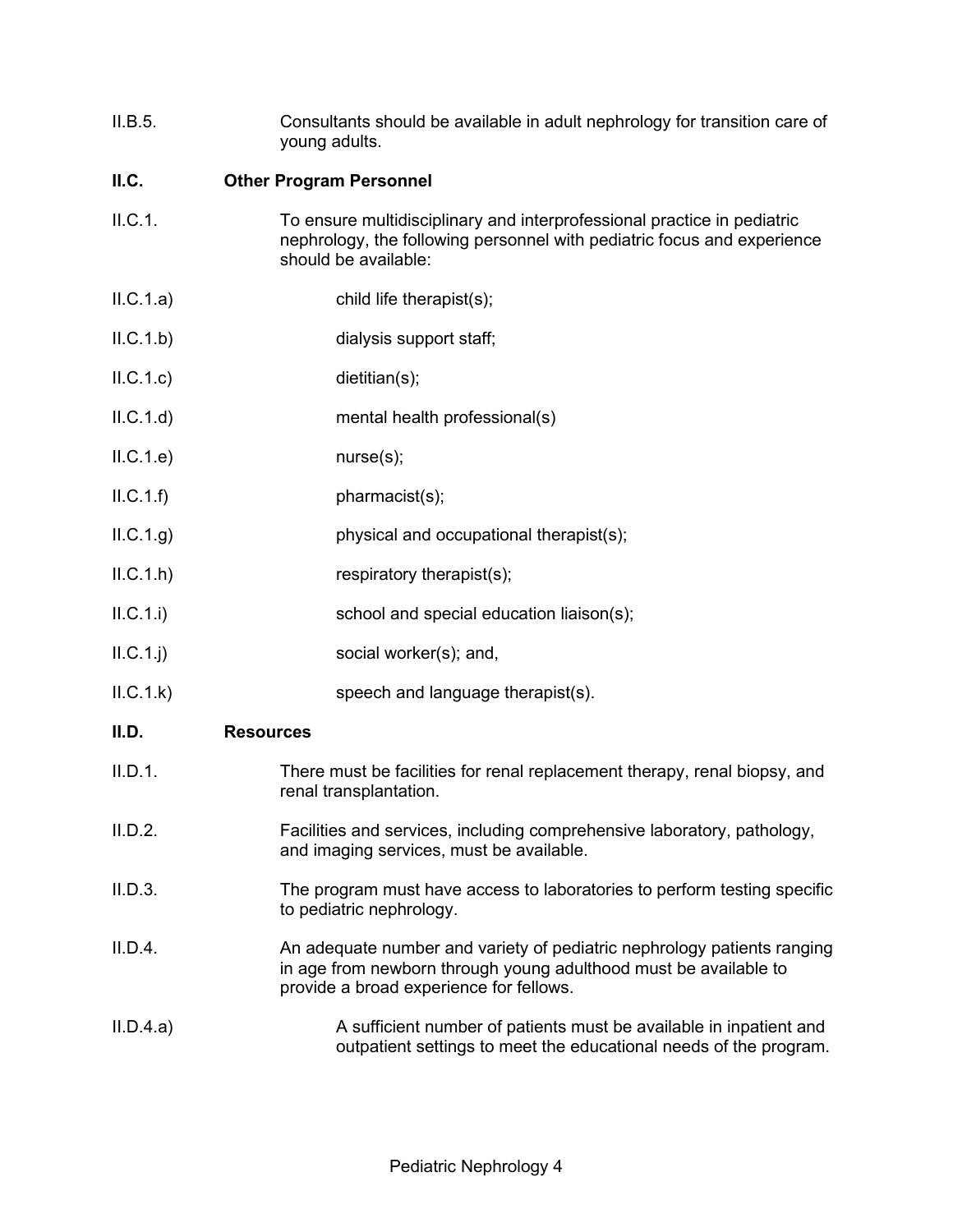#### **III. Fellow Appointment**

### **III.A. Eligibility Criteria**

III.A.1. Prior to appointment in the program, fellows should have completed an ACGME-I-accredited residency program in pediatrics, or a pediatric residency program acceptable to the Sponsoring Institution's Graduate Medical Education Committee.

### **III.B. Number of Fellows**

See International Foundational Requirements, Section III.B.

## **IV. Specialty-Specific Educational Program**

## **IV.A. ACGME-I Competencies**

| IV.A.1.             | The program must integrate the following ACGME-I Competencies into<br>the curriculum.                                                                                                                                                   |
|---------------------|-----------------------------------------------------------------------------------------------------------------------------------------------------------------------------------------------------------------------------------------|
| IV.A.1.a)           | Professionalism                                                                                                                                                                                                                         |
| IV.A.1.a)(1)        | Fellows must demonstrate a commitment to<br>professionalism and an adherence to ethical principles.                                                                                                                                     |
| IV.A.1.b)           | <b>Patient Care and Procedural Skills</b>                                                                                                                                                                                               |
| IV.A.1.b)(1)        | Fellows must provide patient care that is compassionate,<br>appropriate, and effective for the treatment of health<br>problems and the promotion of health.                                                                             |
| IV.A.1.b)(1)(a)     | Fellows must demonstrate competence in the<br>clinical skills needed in pediatric nephrology,<br>including:                                                                                                                             |
| IV.A.1.b)(1)(a)(i)  | providing consultation, performing a history<br>and physical examination, making informed<br>diagnostic and therapeutic decisions that<br>result in optimal clinical judgement, and<br>developing and carrying out management<br>plans; |
| IV.A.1.b)(1)(a)(ii) | providing transfer of care that ensures<br>seamless transitions, counseling patients                                                                                                                                                    |

and families, using information technology to optimize patient care, and providing appropriate role modeling and supervision;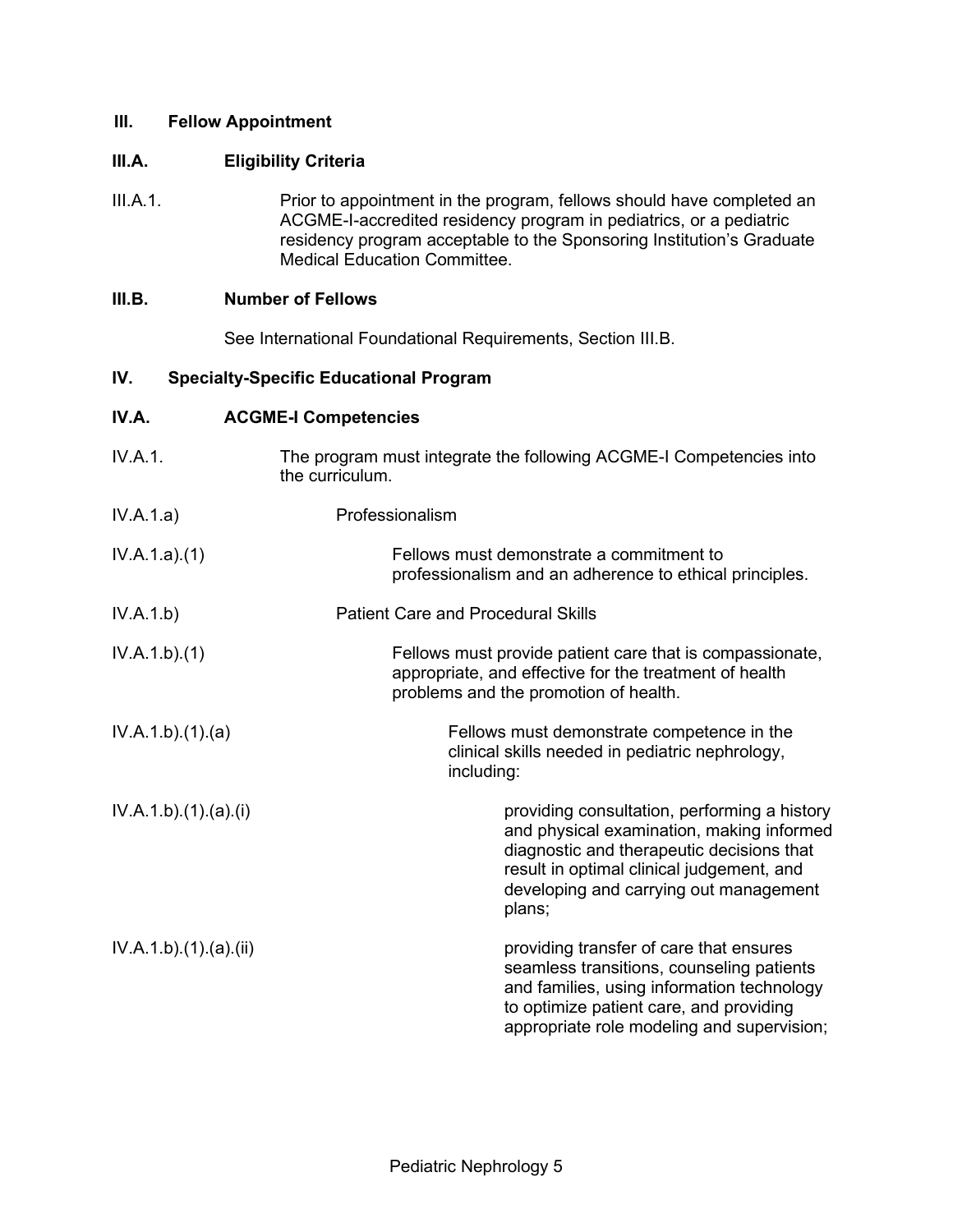| IV.A.1.b)(1)(a)(iii)    | providing for or coordinating care for<br>patients with complex and chronic diseases<br>with the appropriate physician and/or<br>agency;                                                                                     |
|-------------------------|------------------------------------------------------------------------------------------------------------------------------------------------------------------------------------------------------------------------------|
| IV.A.1.b)(1)(a)(iv)     | promoting emotional resilience in children,<br>adolescents, and their families through:                                                                                                                                      |
| IV.A.1.b)(1)(a)(iv)(a)  | providing care that is sensitive to the<br>developmental stage of the patient<br>with common behavioral and mental<br>health issues, and the cultural<br>context of the patient and patient's<br>family; and,                |
| IV.A.1.b)(1)(a)(iv)(b)  | demonstrating the ability to refer<br>and/or co-manage patients with<br>common behavioral and mental<br>health issues along with appropriate<br>specialists when indicated.                                                  |
| IV.A.1.b)(1)(a)(v)      | evaluating the psychosocial aspects of life-<br>threatening and chronic diseases as they<br>affect the patient and patient's family, and to<br>counsel both acutely and chronically ill<br>patients and their families; and, |
| IV.A.1.b)(1)(a)(vi)     | preventing, evaluating, and managing:                                                                                                                                                                                        |
| IV.A.1.b)(1)(a)(vi)(a)  | acute electrolyte and kidney<br>disorders, including hypertension<br>and disorders of the urinary tract;                                                                                                                     |
| IV.A.1.b)(1)(a)(vi)(b)  | chronic electrolyte and kidney<br>disorders, including hypertension<br>and disorders of the urinary tract;<br>and,                                                                                                           |
| IV.A.1.b)(1)(a)(vi)(c)  | end-stage renal disease and kidney<br>transplant.                                                                                                                                                                            |
| IV.A.1.b)(1)(b)         | Fellows must be able to competently perform all<br>medical, diagnostic, and surgical procedures<br>considered essential for the practice of pediatric<br>nephrology. Fellows must:                                           |
| IV.A.1.b) (1). (b). (i) | competently use and interpret the results of<br>laboratory tests, imaging, and other<br>diagnostic procedures; and,                                                                                                          |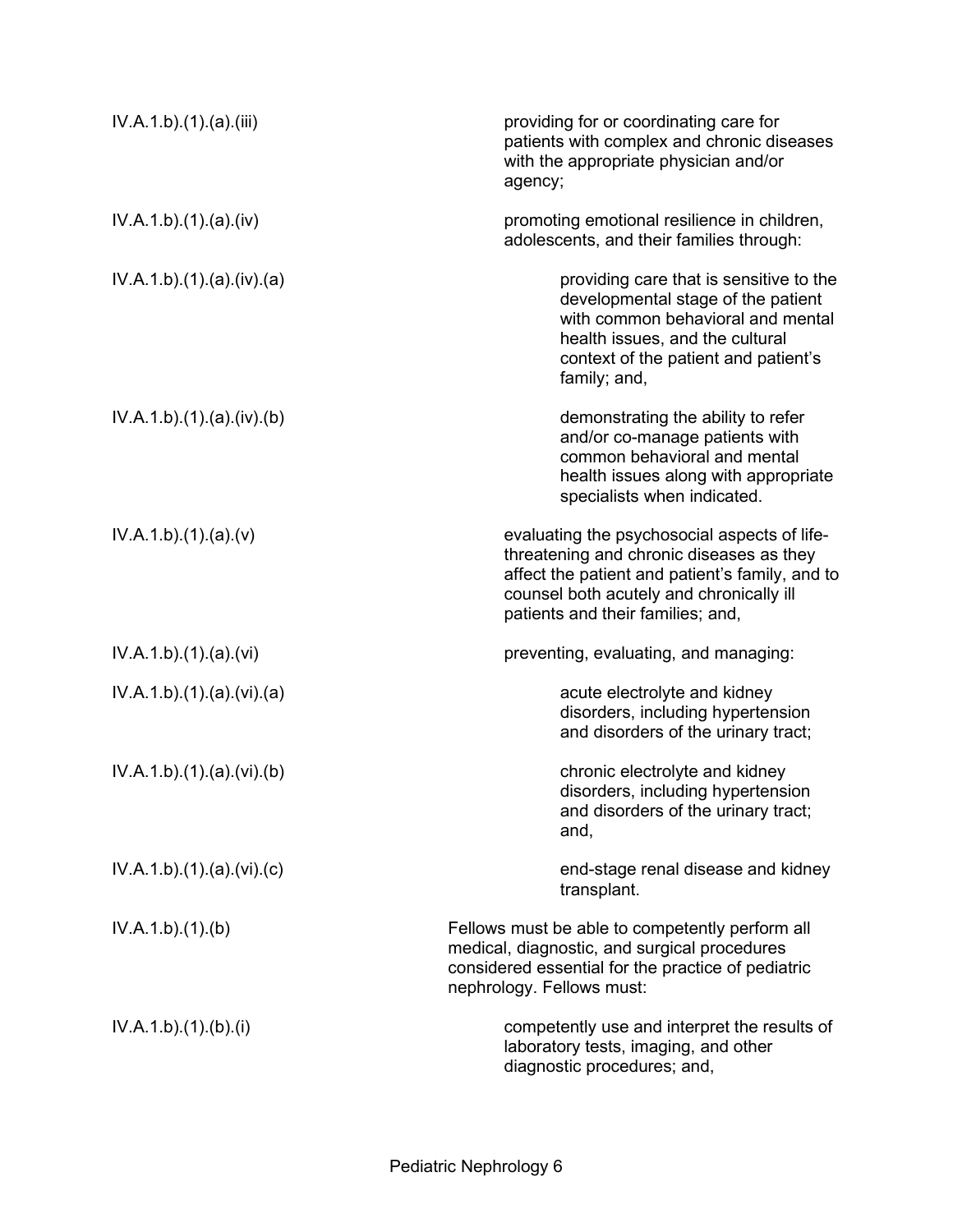| IV.A.1.b).(1).(b).(ii) | demonstrate the necessary procedural skills<br>and develop an understanding of the<br>indications, risks, and limitations of kidney-<br>related procedures, including native and<br>transplant kidney biopsy, acute and chronic<br>peritoneal dialysis, acute and chronic<br>hemodialysis, and continuous renal<br>replacement therapy. |
|------------------------|-----------------------------------------------------------------------------------------------------------------------------------------------------------------------------------------------------------------------------------------------------------------------------------------------------------------------------------------|
| IV.A.1.c)              | <b>Medical Knowledge</b>                                                                                                                                                                                                                                                                                                                |
| $IV.A.1.c.$ (1)        | Fellows must demonstrate knowledge of established and<br>evolving biomedical clinical, epidemiological, and social-<br>behavioral sciences, as well as the application of this<br>knowledge to patient care. Fellows must demonstrate<br>knowledge of:                                                                                  |
| ILA.1.a)(1)(a)         | biostatistics, clinical and laboratory research<br>methodology, study design, preparation of<br>applications for funding and/or approval of clinical<br>research protocols, critical literature review,<br>principles of evidence-based medicine, ethical<br>principles involving clinical research, and teaching<br>methods.           |
| IV.A.1.d)              | Practice-based Learning and Improvement                                                                                                                                                                                                                                                                                                 |
| IV.A.1.d)(1)           | Fellows must demonstrate the ability to investigate and<br>evaluate their care of patients, to appraise and assimilate<br>scientific evidence, and to continuously improve patient<br>care based on constant self-evaluation and lifelong<br>learning.                                                                                  |
| IV.A.1.e)              | Interpersonal and Communication Skills                                                                                                                                                                                                                                                                                                  |
| IV.A.1.e. (1)          | Fellows must demonstrate interpersonal and<br>communication skills that result in the effective exchange<br>of information and collaboration with patients, their<br>families, and health professionals.                                                                                                                                |
| IV.A.1.e. (1). (a)     | Fellows must demonstrate leadership skills to<br>enhance team function, the learning environment,<br>and/or health delivery system/environment with the<br>ultimate intent of improving care of patients.                                                                                                                               |
| IV.A.1.f)              | <b>Systems-based Practice</b>                                                                                                                                                                                                                                                                                                           |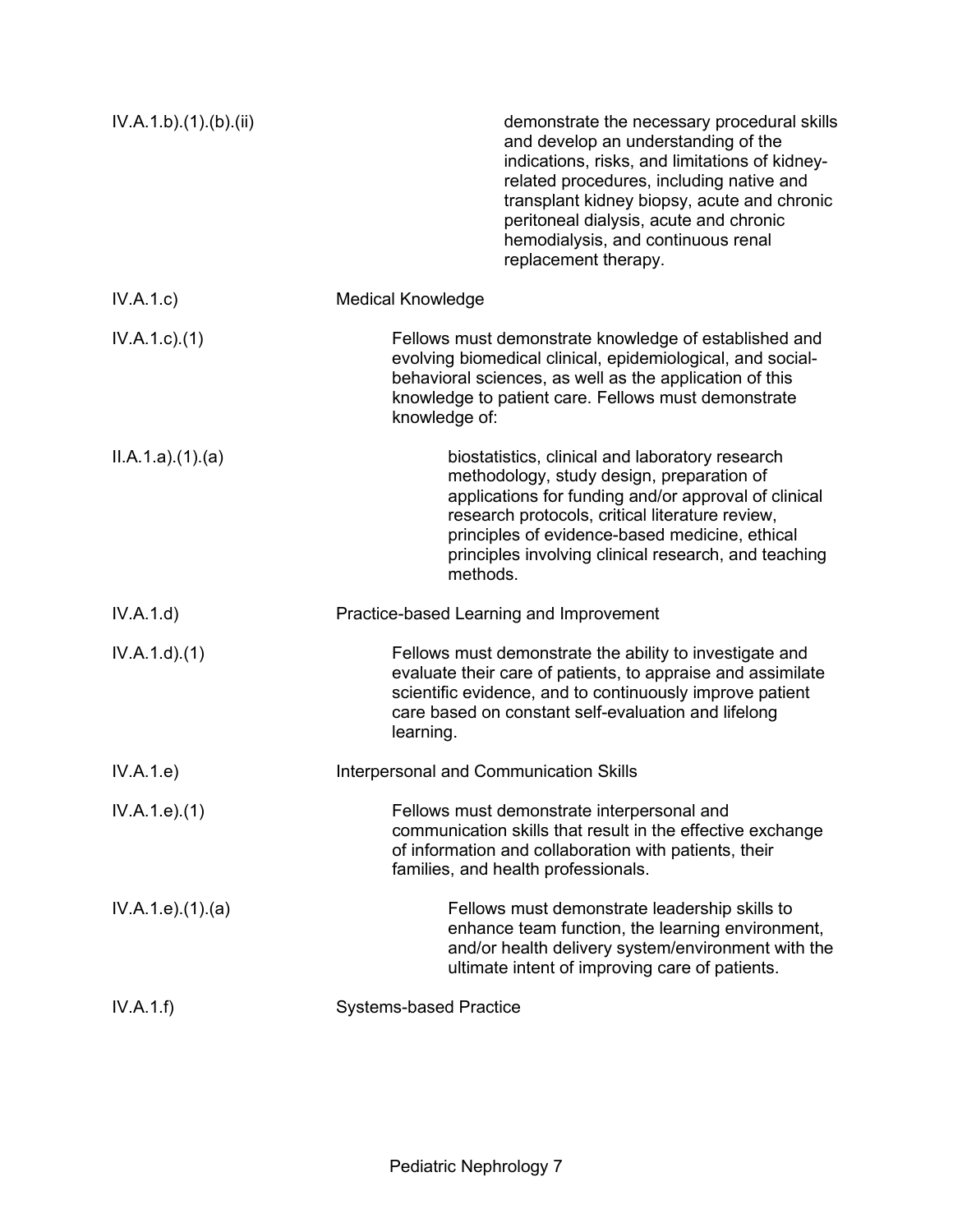| IV.A.1.f)(1)             | Fellows must demonstrate an awareness of and<br>responsiveness to the larger context and system of health<br>care, including the social determinates of health, as well as<br>the ability to call effectively on other resources in the<br>system to produce optimal care.                                            |
|--------------------------|-----------------------------------------------------------------------------------------------------------------------------------------------------------------------------------------------------------------------------------------------------------------------------------------------------------------------|
| IV.B.                    | <b>Regularly Scheduled Educational Activities</b>                                                                                                                                                                                                                                                                     |
| IV.B.1.                  | Fellows must have a formally structured educational program in the<br>clinical and basic sciences related to pediatric nephrology.                                                                                                                                                                                    |
| IV.B.1.a)                | The program must utilize didactic experiences, such as lectures,<br>seminars, case discussions, journal clubs, and clinical experience.                                                                                                                                                                               |
| IV.B.1.b)                | Pediatric nephrology conferences must occur regularly and must<br>involve active participation by the fellows in planning and<br>implementation.                                                                                                                                                                      |
| IV.B.1.c                 | Fellow education must include instruction in:                                                                                                                                                                                                                                                                         |
| $IV.B.1.c.$ (1)          | basic and fundamental disciplines, as appropriate to<br>pediatric nephrology, such as anatomy, physiology,<br>biochemistry, embryology, pathology, microbiology,<br>pharmacology, immunology, genetics, and<br>nutrition/metabolism;                                                                                  |
| $IV.B.1.c$ ). $(1).$ (a) | The program must offer instruction, through<br>courses, workshops, seminars, and laboratory<br>experience, to educate fellows in laboratory<br>diagnostic techniques, radiologic imaging, renal<br>development and physiology, pathophysiology,<br>immunopathology, cell and molecular biology, and<br>genetics.      |
| IV.B.1.c.)(2)            | pathophysiology of disease, reviews of recent advances in<br>clinical medicine and biomedical research, and<br>conferences dealing with bioethics, complications, end-of-<br>life care, palliation and death, and the scientific, ethical,<br>and legal implications of confidentiality and informed<br>consent; and, |
| IV.B.1.c.)(2).(a)        | This should include relationships between<br>physicians and with patients, patients' families,<br>allied health professionals, and society at large.                                                                                                                                                                  |
| IV.B.1.c.3)              | the economics of health care and current health care<br>management issues, such as cost-effective patient care,<br>practice management, preventive care, population health,<br>quality improvement, resource allocation, and clinical<br>outcomes.                                                                    |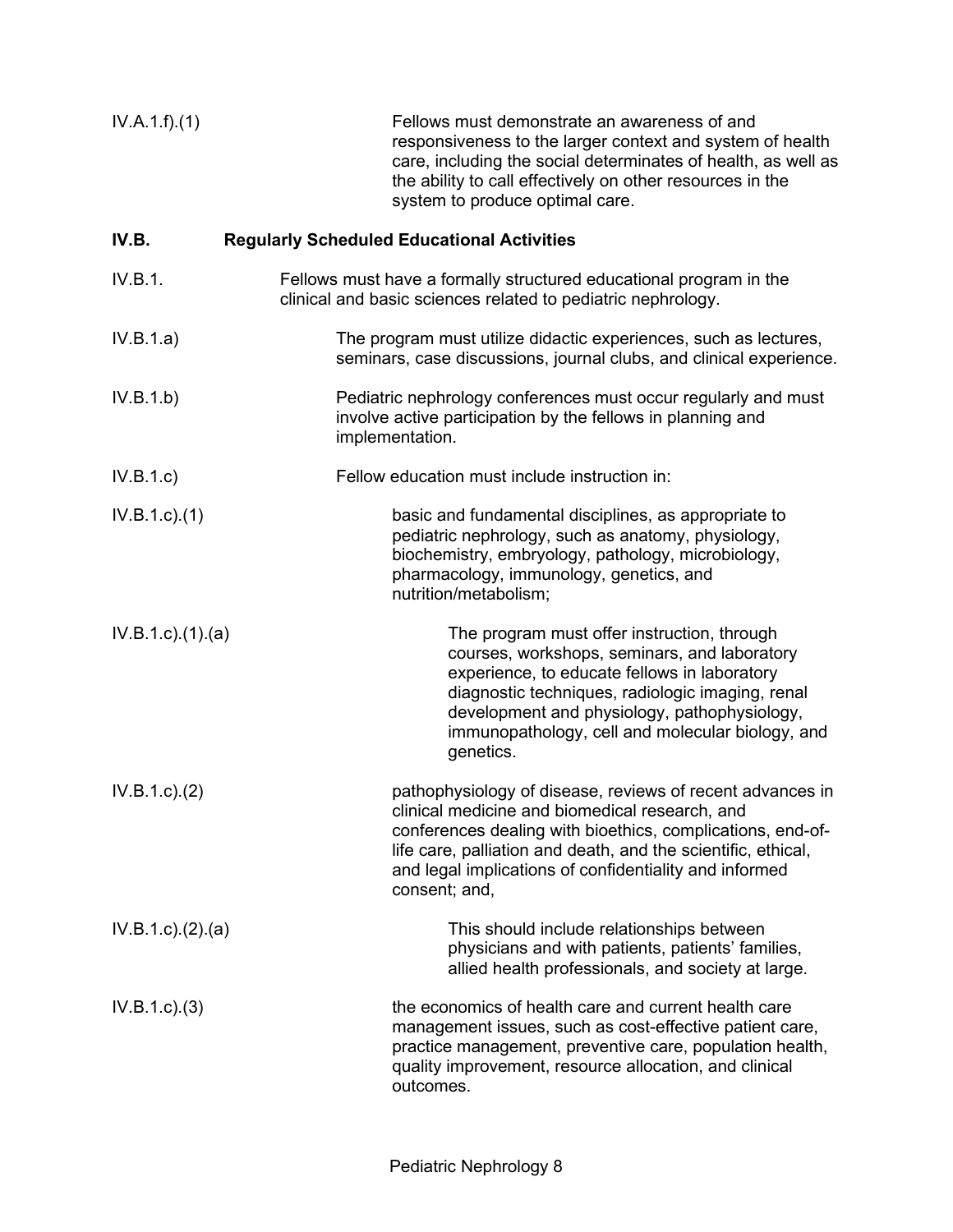IV.B.1.c).(3).(a) Fellow education should include the system-based aspects of the economics, regulations, and practice management issues involved with dialysis and renal transplantation.

### **IV.C. Clinical Experiences**

- IV.C.1. Fellows must participate in the management of care for patients with renal and other related disorders in the intensive care unit setting.
- IV.C.2. Fellows must have longitudinal responsibility for providing care to a panel of patients, throughout their educational program, that is supervised by one or more members of the pediatric nephrology faculty.
- IV.C.2.a) This must include longitudinal care of outpatients.
- IV.C.2.b) The panel of patients must be representative of the types of renal disorders fellows are likely to encounter once they complete the educational program.
- IV.C.3. Fellow education must include experience serving as a role model and providing supervision to residents and/or medical students.

## **IV.D. Scholarly Activity**

- IV.D.1. Fellows' Scholarly Activity
- IV.D.1.a) The program must have a core curriculum in research and scholarship.
- IV.D.1.a).(1) Where appropriate, the curriculum should be a collaborative effort involving all pediatric subspecialty programs at the institution.
- IV.D.1.b) The program must provide a Scholarship Oversight Committee for each fellow to oversee and evaluate the fellow's progress as related to scholarly activity.
- IV.D.1.b).(1) Where applicable, a fellow's Scholarship Oversight Committee should be a collaborative effort involving other pediatric subspecialty programs or other experts.
- IV.D.1.c) Each fellow must design and conduct a scholarly project in pediatric nephrology with guidance from the fellowshipdirector and a designated mentor. The designated mentor must:
- IV.D.1.c).(1) be approved by the fellow's Scholarship Oversight Committee; and,